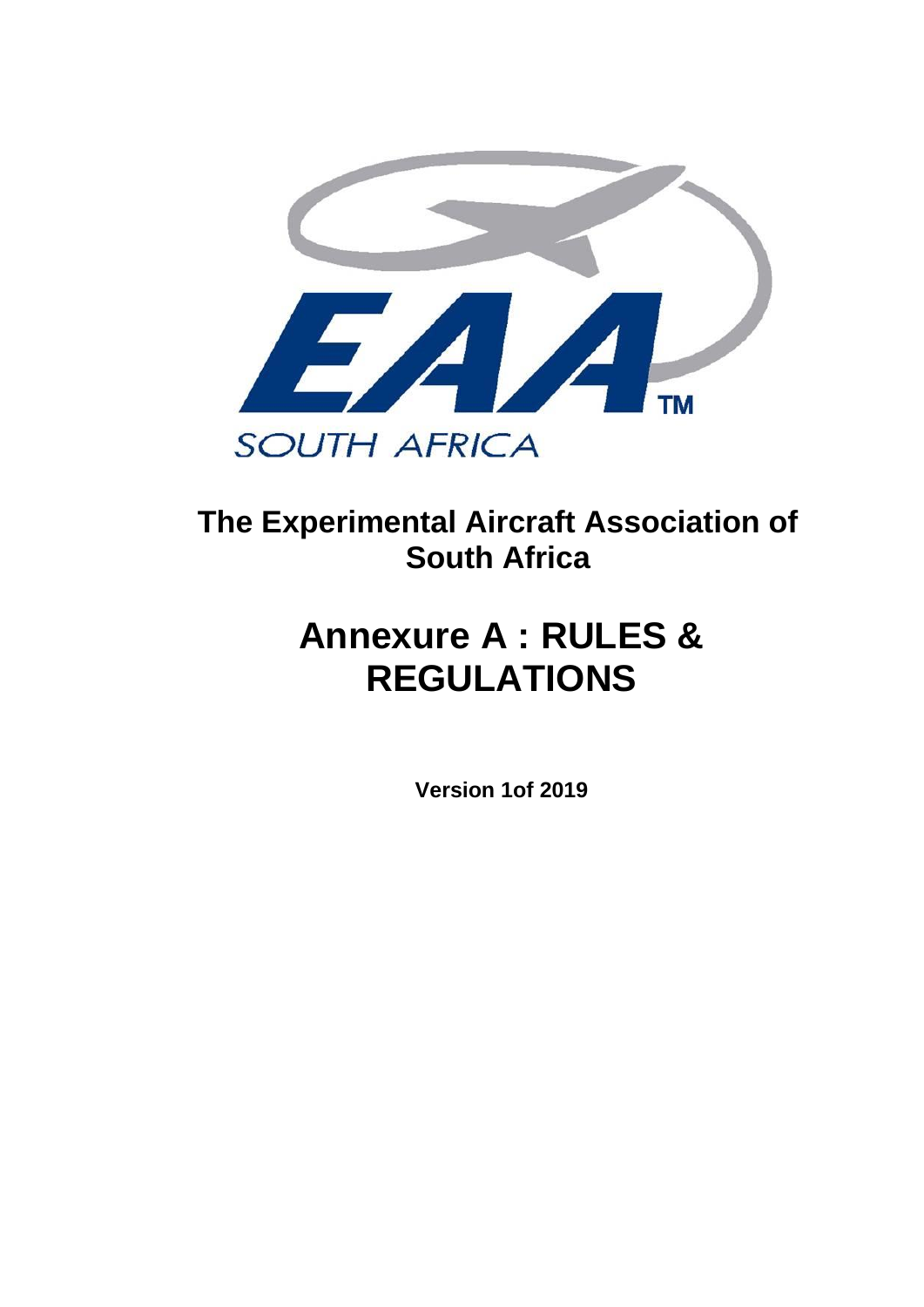# **Annexure A of EAA of SA MOP INDEX**

SECTION 1: Rules SECTION 2: Licences and General SECTION 3: EAA of South Africa SECTION 4: Chapters SECTION 5: Communications SECTION 6: Disciplinary Procedures SECTION 7: Quality Assurance manager

# **SECTION 1**

#### **RULES**

#### **1.1 Membership**

To qualify as a member, the applicant shall complete an application form and forward it to the respective EAA Chapter Chairman together with the yearly fees as determined by the EAA of South Africa from time to time. Membership is renewable annually in January of each year. Members of the EAA that build, fly, own or maintain non type certified aircraft shall also be members of EAA of South Africa National and the Aero Club of South Africa as there is a service agreement between the Aero Club of South Africa and the EAA as a subsection.

The EAA of South Africa do not have their own Regulations but instead, conforms to Part 149 of the CARS and all relevant amendments as well as the following:

#### **1.2 Pilot Qualification**

As Per Part 61 & 62 of the CARS. For Non Type Certified aircraft

#### **1.3 Flight Authorisation**

For Non Type Certified Aircraft as s per of the CARS.

# **1.4 Airworthiness of Non Type Certified Aircraft**

As per Parts 24 of the CARS.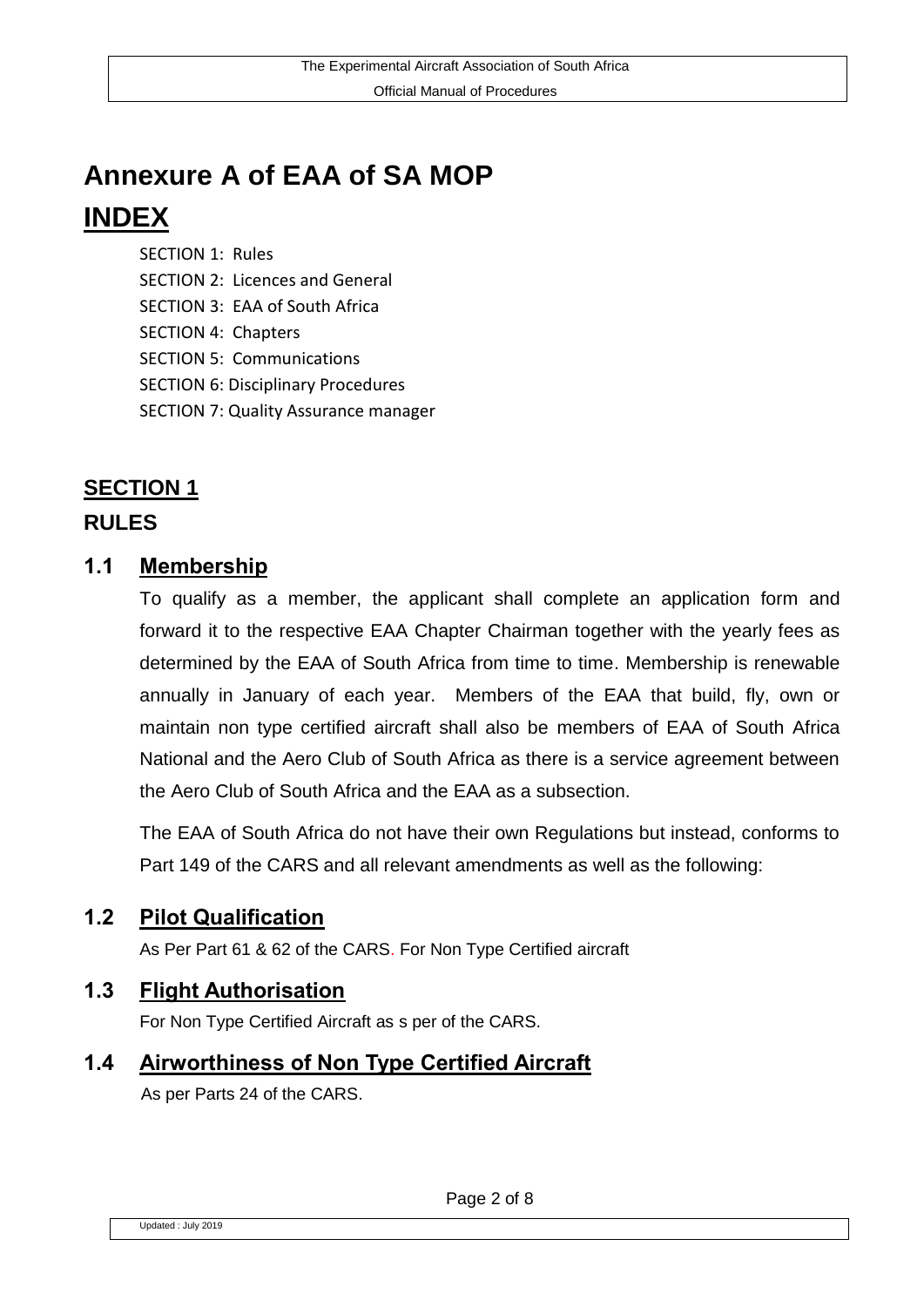Official Manual of Procedures

# **1.5 Operation of Non Type Certified Aircraft**

As per Part 94 of the CARS.

### **1.6 Civil Aviation Regulations**

ALL Civil Aviation Regulations shall be observed and complied with at all times by all members.

#### **1.7 Rules of the Air**

As par Part 91 General operating and Flight Rules of the CARS.

#### **1.8 Instruction and Introduction**

As per Part 61 & 62 of the CARS and CATS.

#### **1.9 Use of radio communication**

As per Part 91 of the CARS and the current Electronic Communications ACT.

# **SECTION 2**

#### **LICENCES - GENERAL**

As per Part 61 & 62 of the CARS.

#### **2.1 Medical Certificate**

As per Part 67 of the CARS.

#### **2.2 Age Limitations**

As per Part 61 & 62 of the CARS.

#### **2.3 Foreign Licence validations**

As per Part 61 & 62 of the CARS.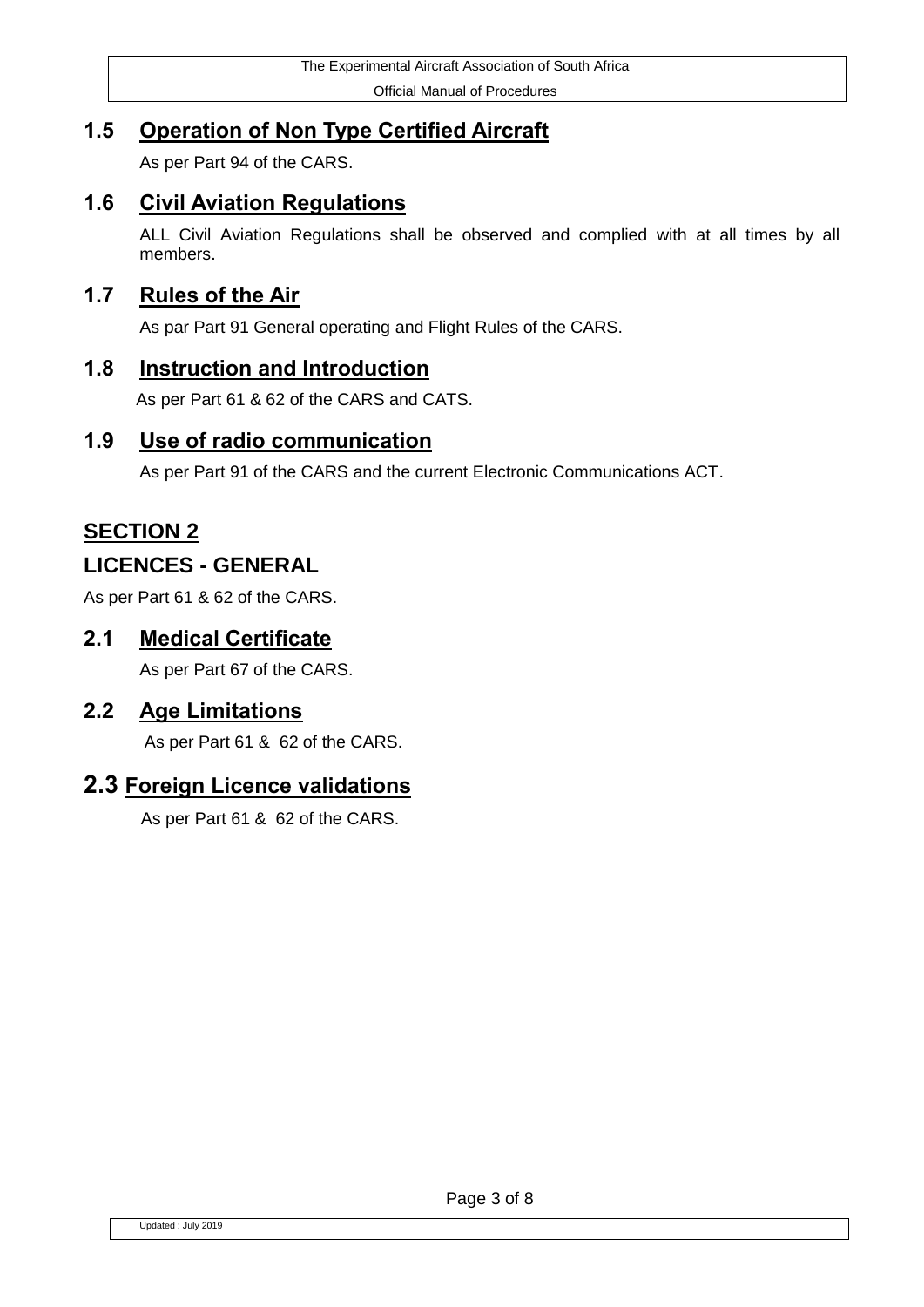# **SECTION 3: EAA of South Africa**

The Experimental Aircraft Association (EAA) and the Chapters are comprised of members with an interest in building, flying, or restoring their own aircraft or have an interest in experimental, vintage and veteran aircraft and sport or recreational flying. EAA gives members an opportunity to share ideas and experiences, get help with a difficult project, or even chat with another member who has common interests. The EAA has strong family values.

The EAA is not a governing body as all build applications, documents and numbers are regulated by the SACAA

The purpose of the EAA is to promote own design, building, restoration and flying of vintage and non-type certified aircraft for all South Africans through the provision of information assistance, camaraderie and educational programs aimed at development and participation in all levels of Sport and Recreational aviation within the relevant legislation.

# **SECTION 4**

# **EAA Chapters**

- 4.1 Promote, encourage, and facilitate an atmosphere where all are welcome to join-in and become a part of recreational aviation by holding monthly chapter meetings with minutes.
- 4.2 Promote, encourage, and foster an environment that celebrates and nurtures the participation of families and the spirit of volunteerism within the world of recreational aviation.
- 4.3 Promote, encourage, and facilitate an environment that fosters safety and high standards in the design, construction, restoration, and operation of all types of recreational aircraft.
- 4.4 Promote, encourage, and facilitate recreational aviation activities that provide educational opportunities.
- 4.5 Promote a positive, productive, and cooperative relationship between the Chapter and those governmental agencies and private enterprises that provide aviation services and facilities to the benefit of members of the Chapter.
- 4.6 Promote, encourage, and facilitate Membership in the EAA (Experimental Aircraft Association Incorporated).
- 4.7 Support and promote the mission, vision, goals and objectives of the EAA

Updated : July 2019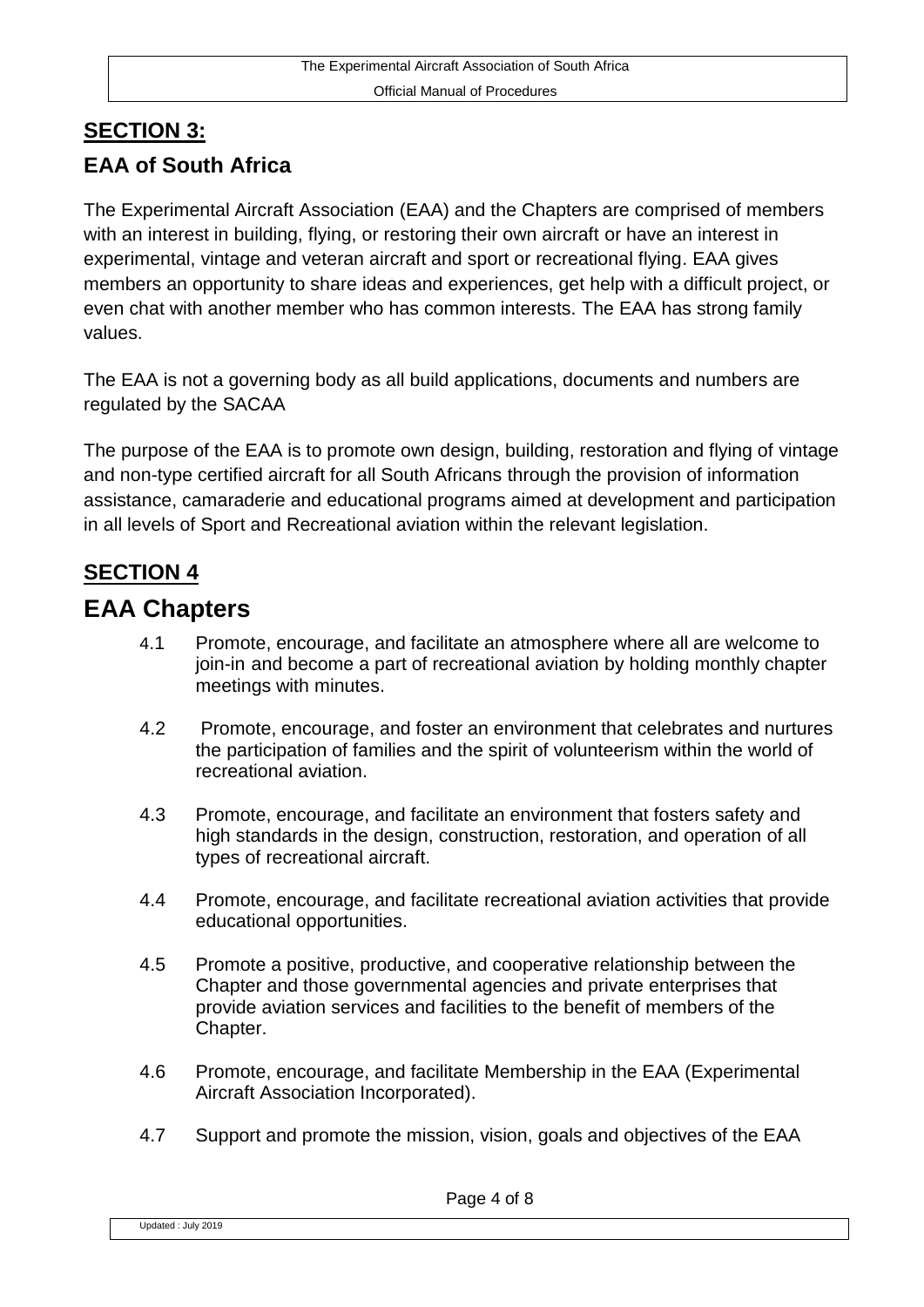(Experimental Aircraft Association) through programs and initiatives within the Chapter family.

- 4.8 Ensure good corporate governance within the Chapter in all aspects of finances and control.
- 4.9 Have Fun.

# **SECTION 5**

# **COMMUNICATION WITHIN THE EAA AND ITS CHAPTERS**

# **5.1 Membership communication E-mail**

E-mail will be the main form of daily communication to members.

# **Social Media**

 EAA utilises Facebook, Twitter and various chat groups to communicate with members on news, events and general aviation information.

# **Monthly Meeting.**

 The EAA will encourage all members to attend monthly Chapter meetings in their respective areas, and the Chapter chairmen to attend the Annual EAA of South Africa General Meeting.

# **Contact Newsletter.**

**EXECHA)** Chapter Chairman to ensure adequate content representing their chapters and activities are communicated in time (By the second Friday of the month) to the persons compiling the EAA Contact Magazine.

# **5.2 Committee communication**

# **Committee Meetings.**

**Committee meetings will be convened at least 4 times per year. These** meetings normally take place at the EA Auditorium, Rand Airport.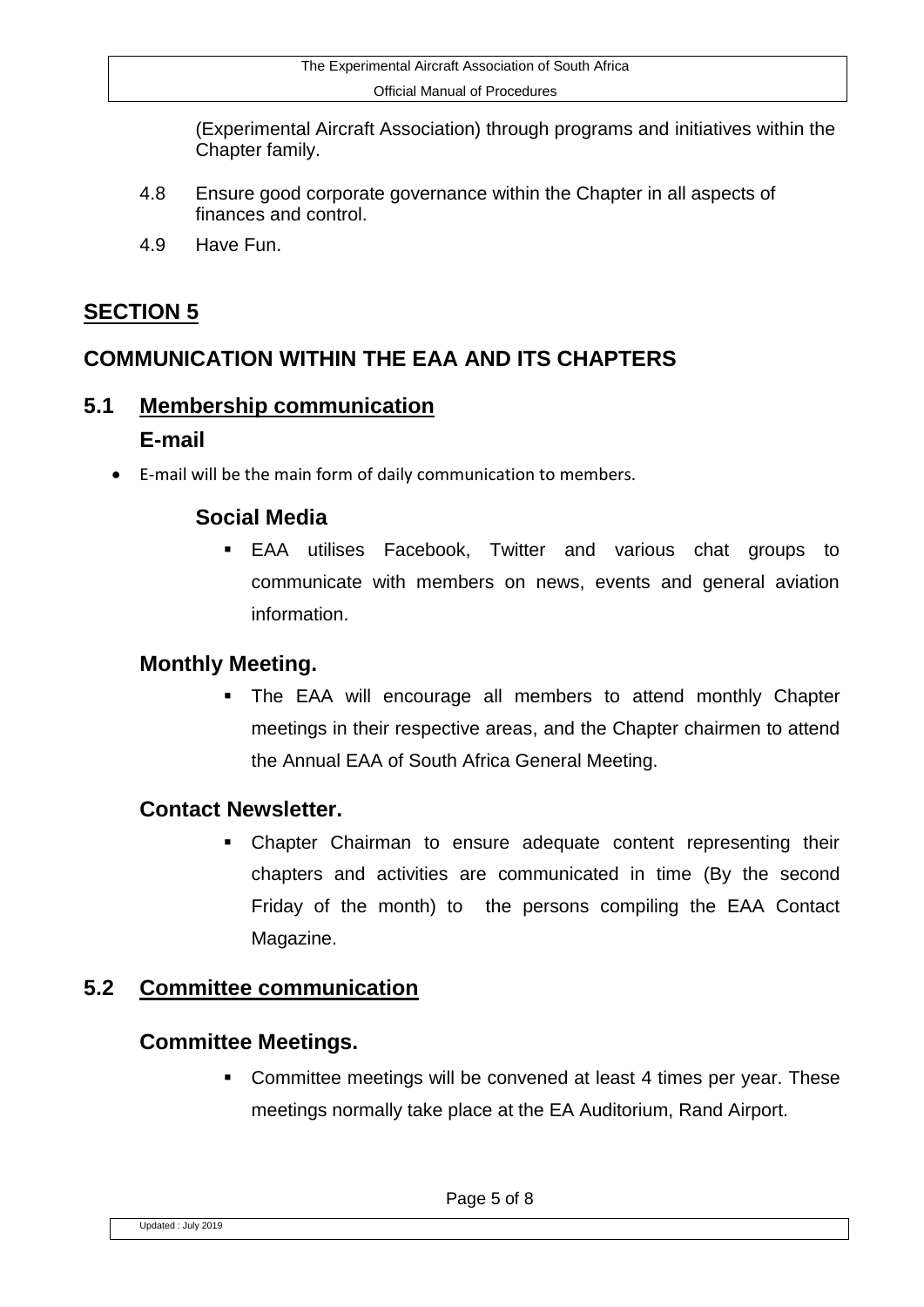■ All meetings to have sufficient notice period including meeting's date, time, venue and agenda to be available at least 7 days before the meeting. The meeting's agenda will always include a financial audit.

### **SECTION 6 DISCIPLINARY PROCEDURE.**

The role of the EAA is to motivate its member to take responsibility, by means of a communication and information support system. It is therefore the responsibility of every EAA member to adhere to the Rules and Regulations as set out in the EAA SA Constitution and or EAA SA Manual of Procedures as well as respective SACAA SA-CARS, SA-CATS. Pilots are accordingly responsible for themselves, their aircraft, their passengers and or the property of others.

# **6.1 Reporting of breach of rules and regulations**

The following procedure/process is to be followed when any infringement of the rules and or regulations as specified above are alleged.

- A written and signed complaint shall/must be received by the Executive Committee of EAA and or the relevant Chapter President of the alleged infringement having taken place for the matter to be investigated and or decision to be made whether disciplinary proceedings are warranted. Where the complaint allegation is received by the Chapter President, he/she shall immediately notify the National President thereof.
- The National President after consultation with the Executive Committee and the Chapter President and where necessary appoint member(s) to serve on the ad-hoc disciplinary committee to fully investigate the matter and be convinced by the evidence available that an infringement of the rules and regulations occurred.
- If there is continued infringement then written notification of a Formal Disciplinary Hearing shall be sent to the alleged offender via email or registered letter, giving at least 14 days notice of the time, date, venue of the hearing and the allegation(s).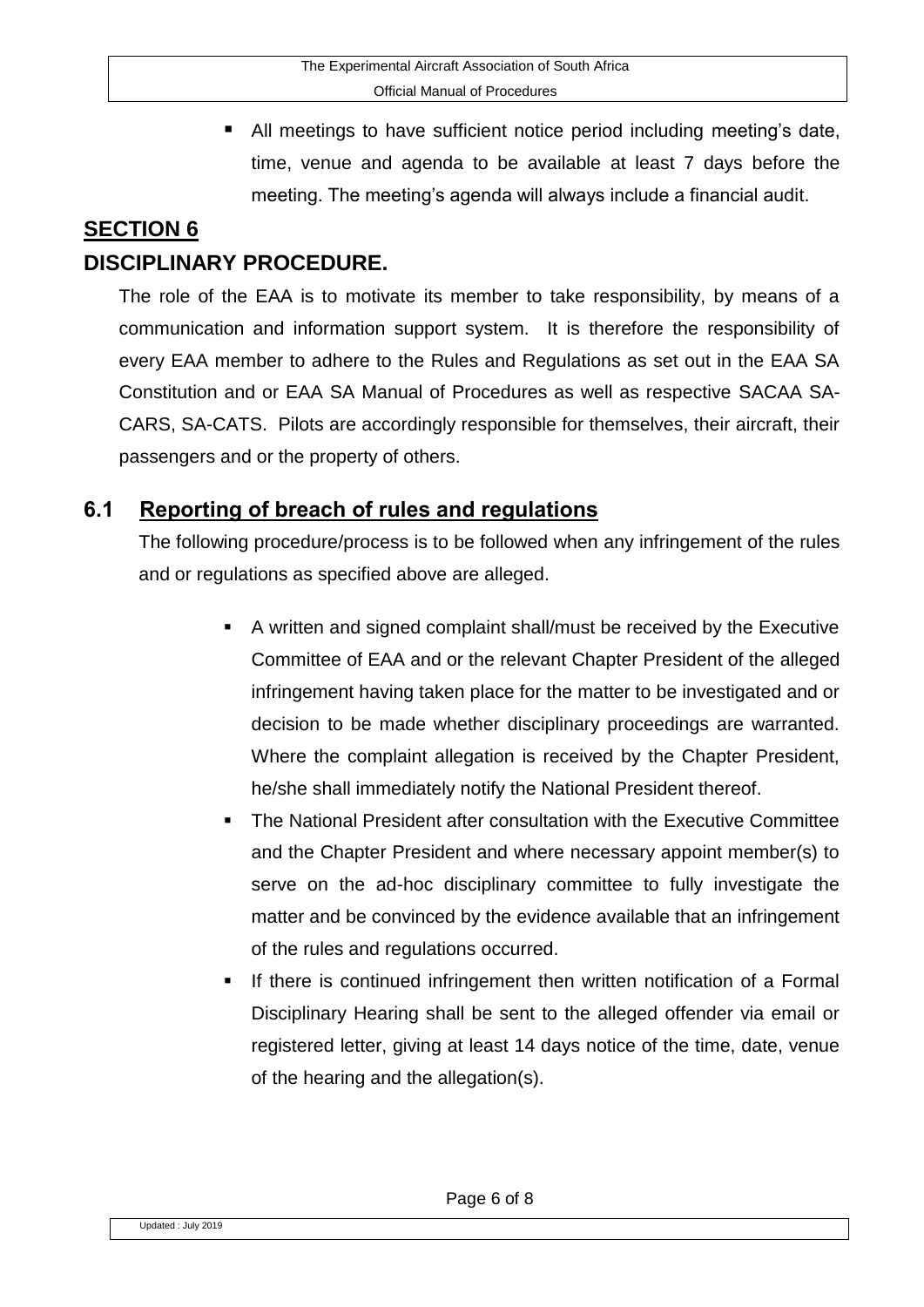- The EAA Chapter President must then take the appropriate action against the member(s) for said infringement of the rules and or regulations at the earliest convenience.
- At the discretion of the EAA Executive Committee, a Verbal Warning and or Written Warning where a formal Disciplinary Enquiry is not warranted and or appropriate.
- The EAA Executive Committee will appoint a person to chair the Disciplinary Enquiry/Hearing.
- Where a formal Disciplinary Enquiry/Hearing is duly scheduled, the defendant notified thereof and afforded adequate opportunity to prepare a defence. The defendant will be responsible for their own cost to attend the Disciplinary Enquiry/Hearing.
- All meetings shall keep records of proceedings.
- The EAA of SA Executive Committee must be notified immediately of the Disciplinary Enquiry/Hearing outcome together will all supporting documentation detailing the Allegation(s), Finding and Sanction. Where necessary, this documentation will include any previous warnings and or disciplinary action.
- The EAA of SA Executive Committee, where appropriate shall hand the final outcome to the relevant authority for record keeping and or further action.
- Should the defendant wish to refer the outcome; upon receipt of a written request from the defendant, within 7 days of the Disciplinary Enquiry/Hearing, the EAA of SA Executive Committee will review the case and make a final decision. The defendant may then further appeal to the SACAA for review of the decision.
- The severity of the disciplinary action taken must take into account the seriousness of the offence, the consequences of the action, the defendant's past offences and the circumstances under which the offence took place.
- Should the defendant not attend the formal hearing and not offer a timeous and valid reason for their failure to appear, the Disciplinary